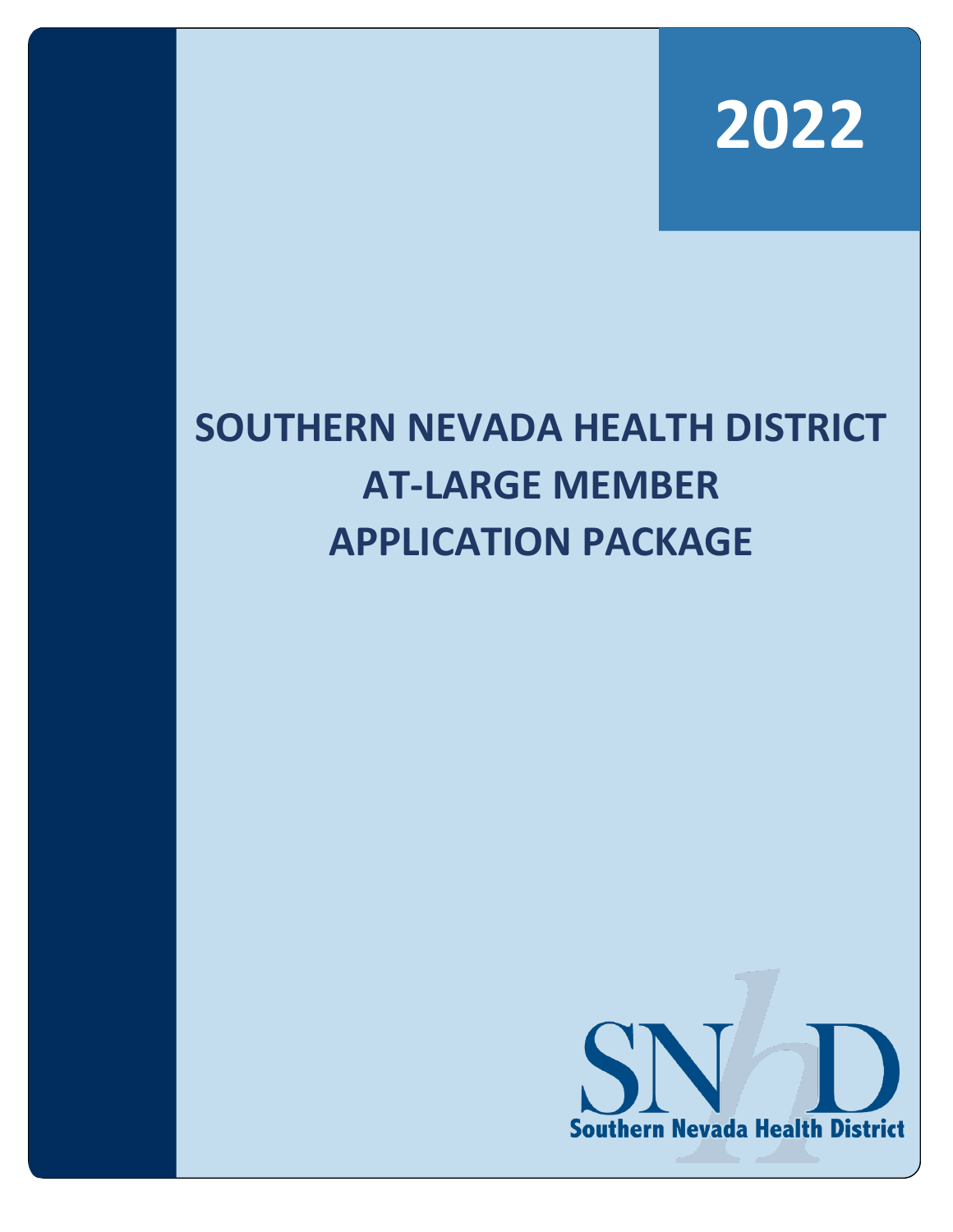

## **INTRODUCTION**

This is an application to serve as At-Large Members of the Southern Nevada District Board of Health. The Southern Nevada District Board of Health is the 11-member governing body of the Southern Nevada Health District, a health department operating under the direction of a District Health Officer and the Board, which has jurisdiction over all public health matters in the incorporated and unincorporated areas of Clark County, Nevada.

#### **MISSION**

To protect and promote the health, the environment and the well-being of Southern Nevada residents and visitors.

## **BOARD COMPOSITION**

The Board of Health is comprised of eight (8) elected and three (3) at-large members. Elected members include two representatives from the Clark County Board of Commissioners and the City of Las Vegas, and one representative each from Boulder City, the City of Henderson, Mesquite, and North Las Vegas. Elected members select three (3) at-large members with the following qualifications:

- One representative who is a physician licensed to practice medicine in this State;
- One representative of a non-gaming business or from an industry that is subject to regulation by the Health District; and
- One representative from the association of gaming establishments.

All Board members are appointed for 2-year terms.

## **MEETING SCHEDULE & TIME COMMITMENT**

The Governing Board meets monthly, on the fourth Thursday of the month, either virtually or inperson. Board members may also serve on Board Committees, which meet ad-hoc, either virtually or in-person. Evening meetings are scheduled from time-to-time, with appropriate notice.

If interested, please submit the completed application and supplemental information, **no later than 4:00 p.m. on Friday, April 29, 2022**, to:

Southern Nevada Health District Attn: Executive Assistant 280 S Decatur Blvd Las Vegas, NV 89107 Email: [cordovezmulet@snhd.org](mailto:cordovezmulet@snhd.org)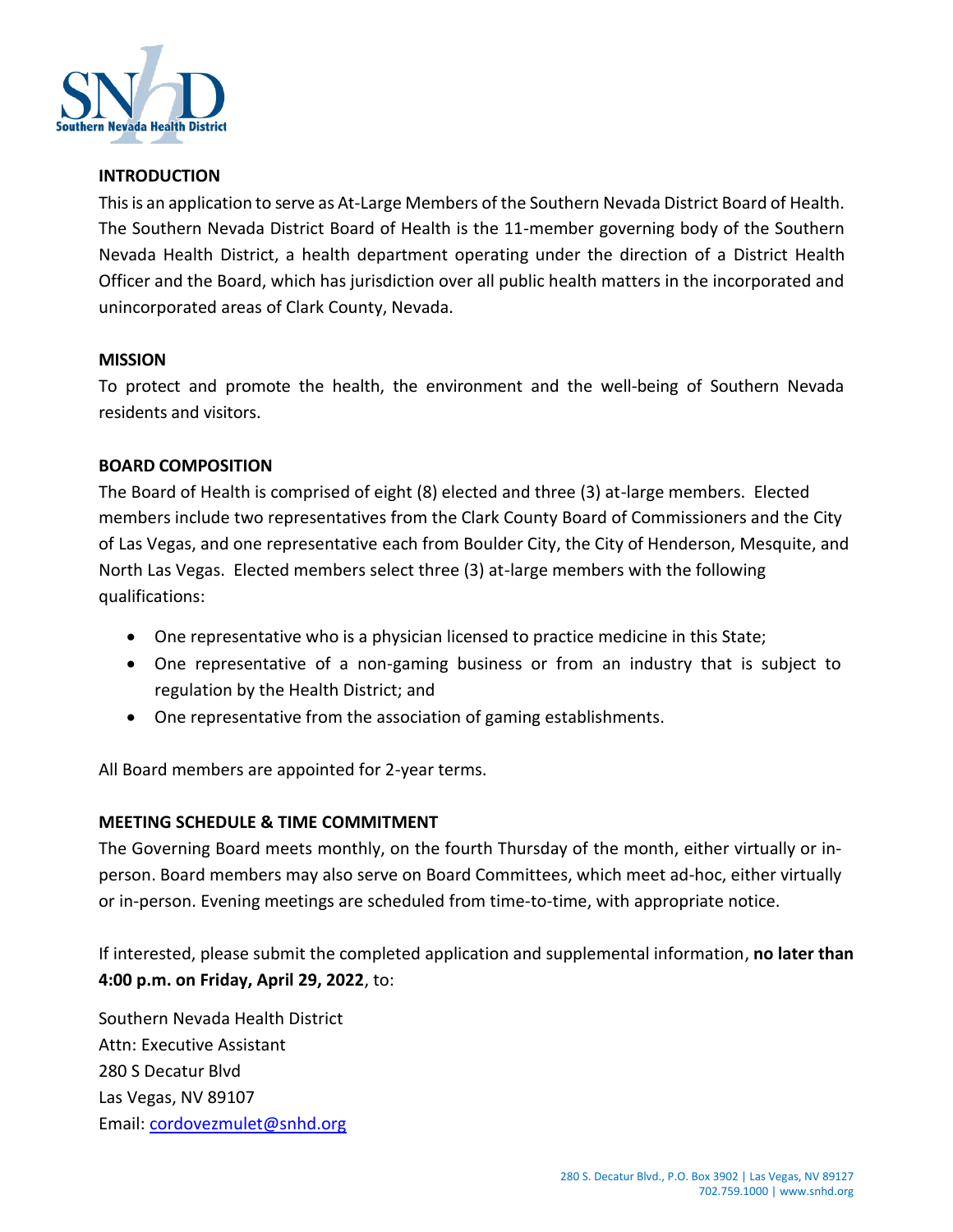

## **PERSONAL INFORMATION FOR APPLICANTS TO THE SOUTHERN NEVADA DISTRICT BOARD OF HEALTH**

The Southern Nevada Health District (Health District) requires this information of all persons who apply for appointment to the Southern Nevada District Board of Health. The personal information you provide will be protected as confidential and will be used by the Health District Board and staff only for official purposes, such as to communicate with prospective and appointed applicants and for demographics. It will not become part of any public document or be otherwise available to the general public.

**INSTRUCTIONS:** Please complete each item below.

| Mr.<br>Mrs.<br>Ms.                        | Dr.            |                             |
|-------------------------------------------|----------------|-----------------------------|
| <b>FIRST NAME</b>                         | MI             | <b>LAST NAME</b>            |
| <b>RESIDENCE ADDRESS</b>                  | CITY/STATE/ZIP |                             |
| MAILING ADDRESS (if different from above) | CITY/STATE/ZIP |                             |
| DAY PHONE NUMBER                          |                | <b>EVENING PHONE NUMBER</b> |
| <b>CELLPHONE NUMBER</b>                   |                | <b>FACSIMILE NUMBER</b>     |
| <b>EMAIL</b>                              |                |                             |
| <b>EMPLOYER</b>                           |                |                             |
| <b>BUSINESS ADDRESS</b>                   | CITY/STATE/ZIP |                             |
| <b>OCCUPATION</b>                         |                |                             |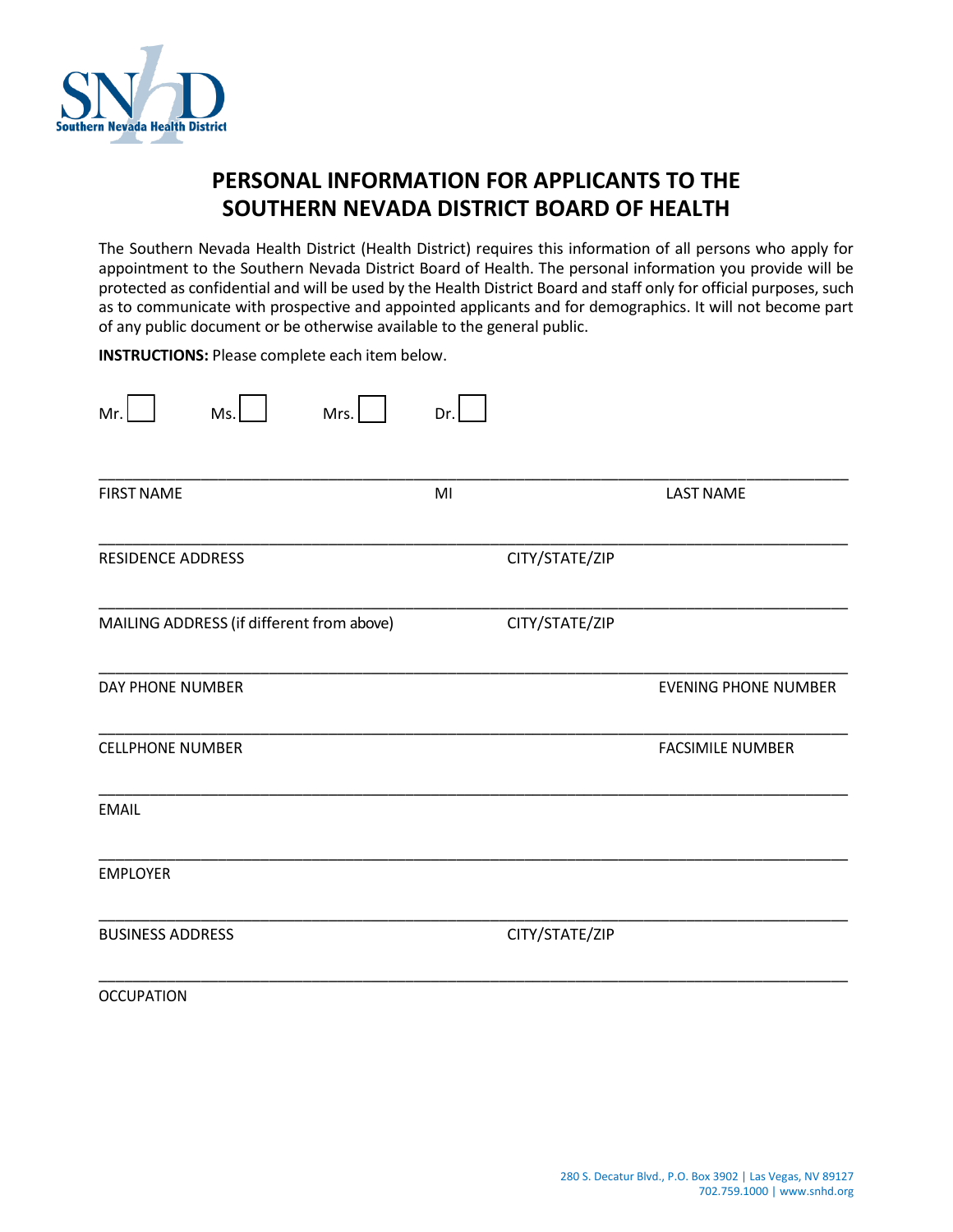

## **APPLICATION FOR APPOINTMENT TO THE SOUTHERN NEVADA DISTRICT BOARD OF HEALTH**

I am applying for the position of:

(Check *ONE*: if you wish to apply for more than one position, a separate application is required)

Physician Representative

Regulated Business or Industry Representative

*NOTE: Nevada law regards all documents considered at public meetings to be public documents. You should expect, therefore, that your application, including this form, will become a public document. (This does not apply to the personal information you provide on a separate form, which will not be made part of any official meeting agenda.)* **THIS APPLICATIONIS SUBJECT TOPUBLIC DISCLOSURE**

## **ALL APPLICANTS (Please print legibly or type)**

Name:

How long have you lived in Clark County:

Please tell us why you are interested in becoming a member of the Board of Health.

Are you employed by any government entity that is a member of the Southern Nevada Health District? If so, please specify.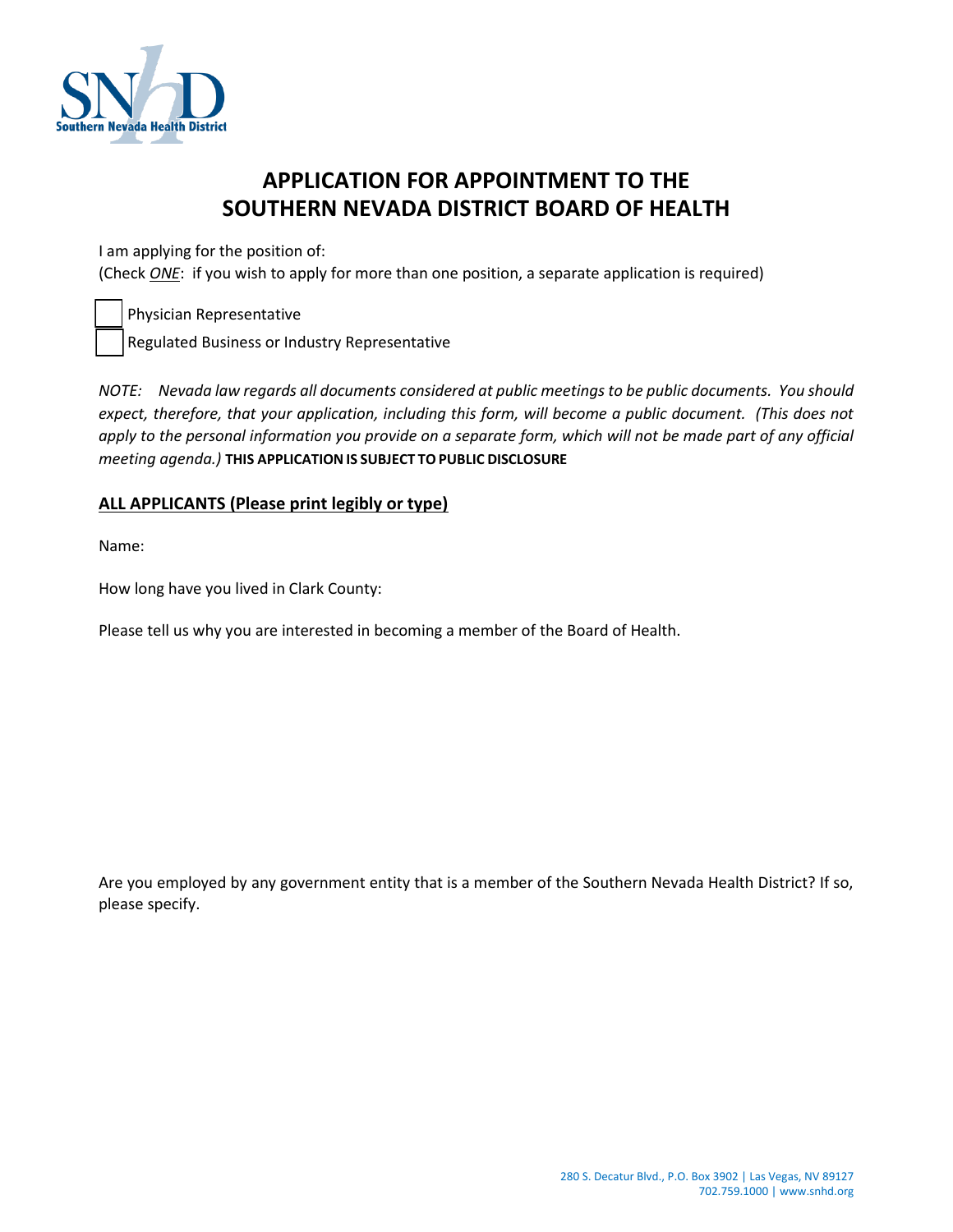

Please tell us about your education, training and experiences related to your profession and the position for which you are applying?

Please provide three references with knowledge of your abilities related to the position for which you are applying.

Name:

Name:

Name:

Please tell us about any other experience you have that relates to the activities of the Health District. This could include, but is not limited to, the provision of public health services or working in any level of government or serving on any policy boards or public advisory committees.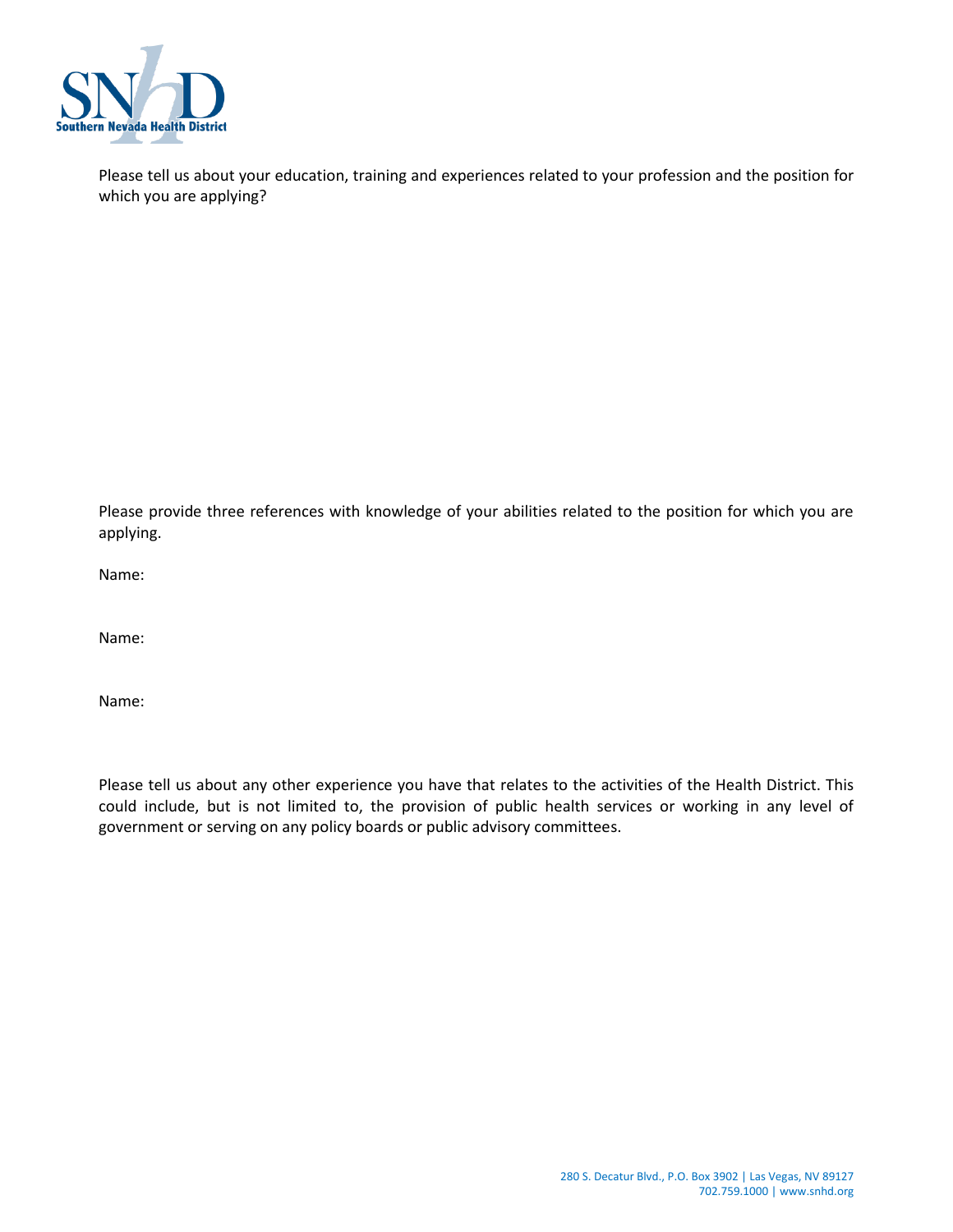

## **PHYSICIAN APPLICANTS ONLY**

Are you licensed to practice medicine in this State? If so, please document.

Do you have experience or demonstrated abilities in the provision of health care services to members of minority groups or other medically underserved populations? If so, please specify.

## **BUSINESS OR INDUSTRY APPLICANTS ONLY**

Do you represent a business or industry that is subject to regulation by the Health District? If so, please provide the name of the business, type of industry, or organizational affiliation.